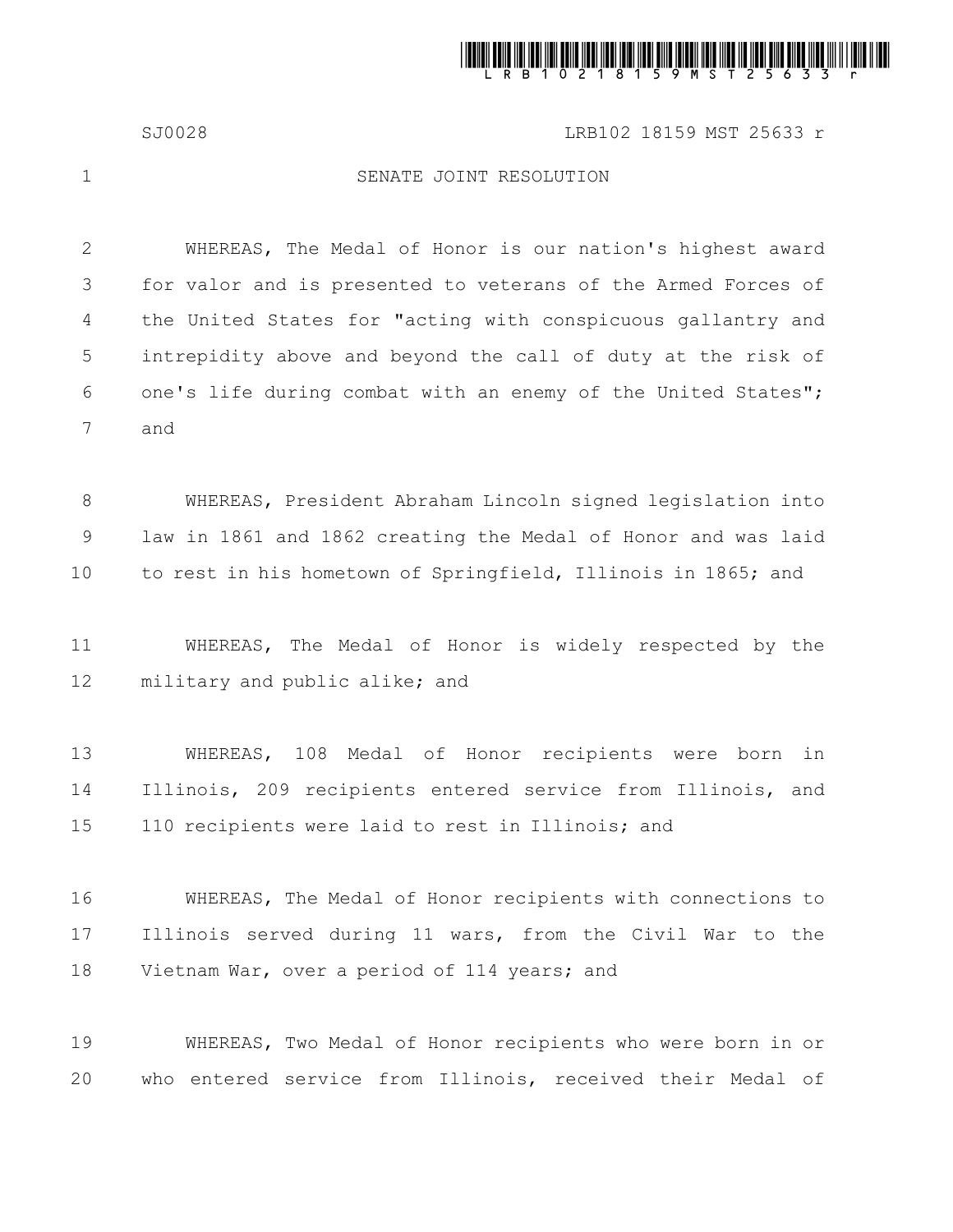Honor awards for valor in Vietnam and are included in the 71 recipients of all wars living in our nation today; and 1 2 SJ0028 -2- LRB102 18159 MST 25633 r

WHEREAS, Two of the Illinois Medal of Honor recipients who earned their Medal of Honor awards in Vietnam either entered service from Chicago or were born in Chicago, which is located on U.S. Highway 20; and 3 4 5 6

WHEREAS, The nonprofit Bend Heroes Foundation and the Oregon Legislature created a law designating all 451 miles of the border to border U.S. Highway 20 in Oregon as the Oregon Medal of Honor Highway, a first in our nation to honor all of a state's Medal of Honor recipients; and 7 8 9 10 11

WHEREAS, The Oregon law envisioned that a first ever national Medal of Honor Highway would be created on the 3,365 mile U.S. Highway 20, the longest highway in the United States, if all 11 states east of Oregon and through which U.S. Highway 20 traverses designate border to border Medal of Honor highways in their states; and 12 13 14 15 16 17

WHEREAS, Illinois has not dedicated a border to border highway to honor all of its Medal of Honor recipients; and 18 19

WHEREAS, A 234 mile border to border Illinois Medal of Honor highway on U.S. Highway 20 would honor current and 20 21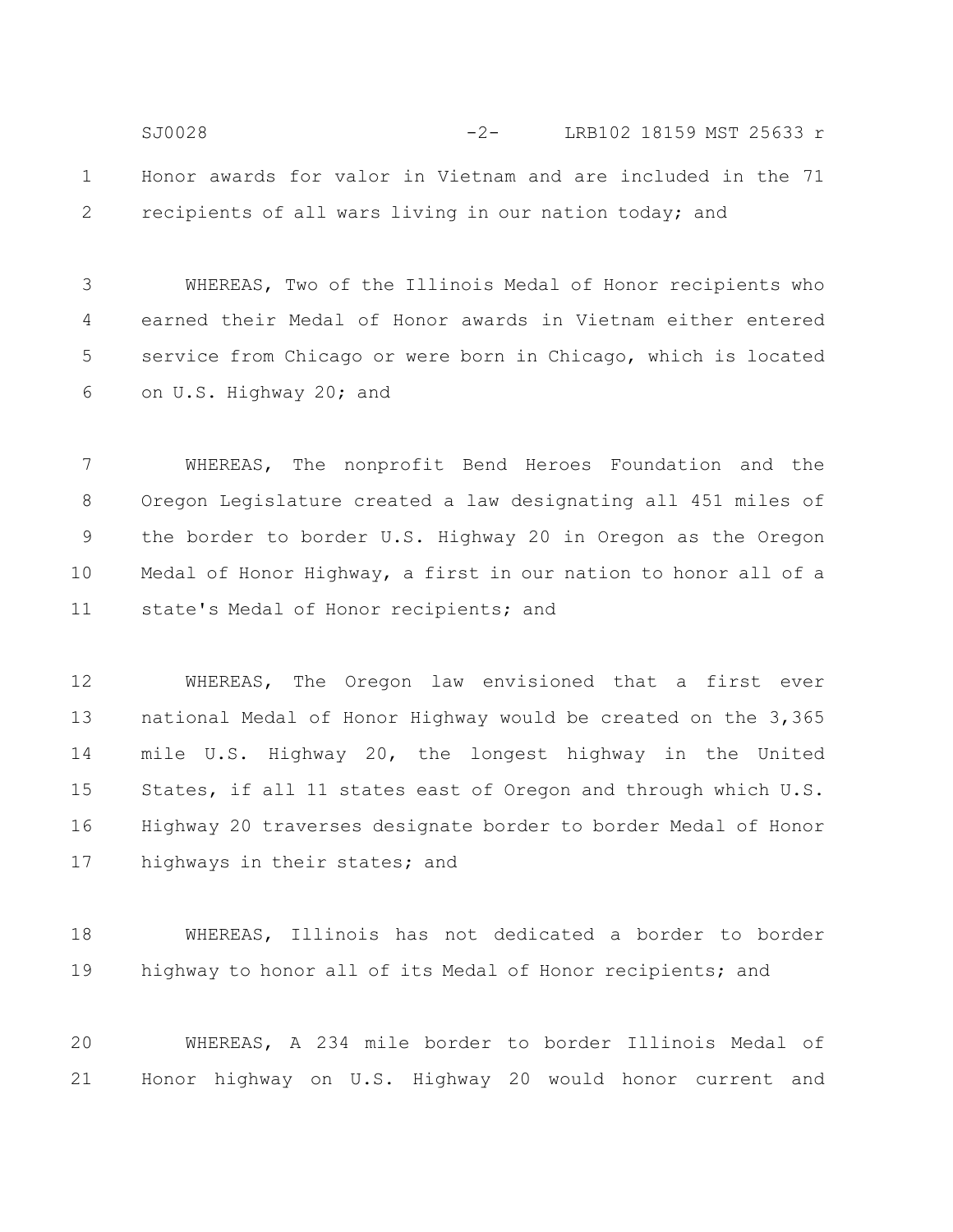future Medal of Honor recipients from Illinois and would also facilitate the 3,365 mile National Medal of Honor Highway across America; and 1 2 3 SJ0028 -3- LRB102 18159 MST 25633 r

WHEREAS, Illinois deeply appreciates the service and sacrifice of its Medal of Honor recipients and the positive roles they have played in their communities for over 110 years; and 4 5 6 7

WHEREAS, Illinois veterans have offered to pay the cost to create and install the Illinois Medal of Honor Highway signs; therefore, be it 8 9 10

RESOLVED, BY THE SENATE OF THE ONE HUNDRED SECOND GENERAL ASSEMBLY OF THE STATE OF ILLINOIS, THE HOUSE OF REPRESENTATIVES CONCURRING HEREIN, that we designate the entire portion of U.S. Highway 20 in Illinois beginning at the Illinois/Iowa border and ending at the Illinois/Indiana border as the "Illinois Medal of Honor Highway", honoring current and future Medal of Honor recipients from Illinois; and be it further 11 12 13 14 15 16 17 18

RESOLVED, That the Illinois Department of Transportation is requested to erect at suitable locations, consistent with State and federal regulations, appropriate plaques or signs giving notice of the name "Illinois Medal of Honor Highway"; 19 20 21 22